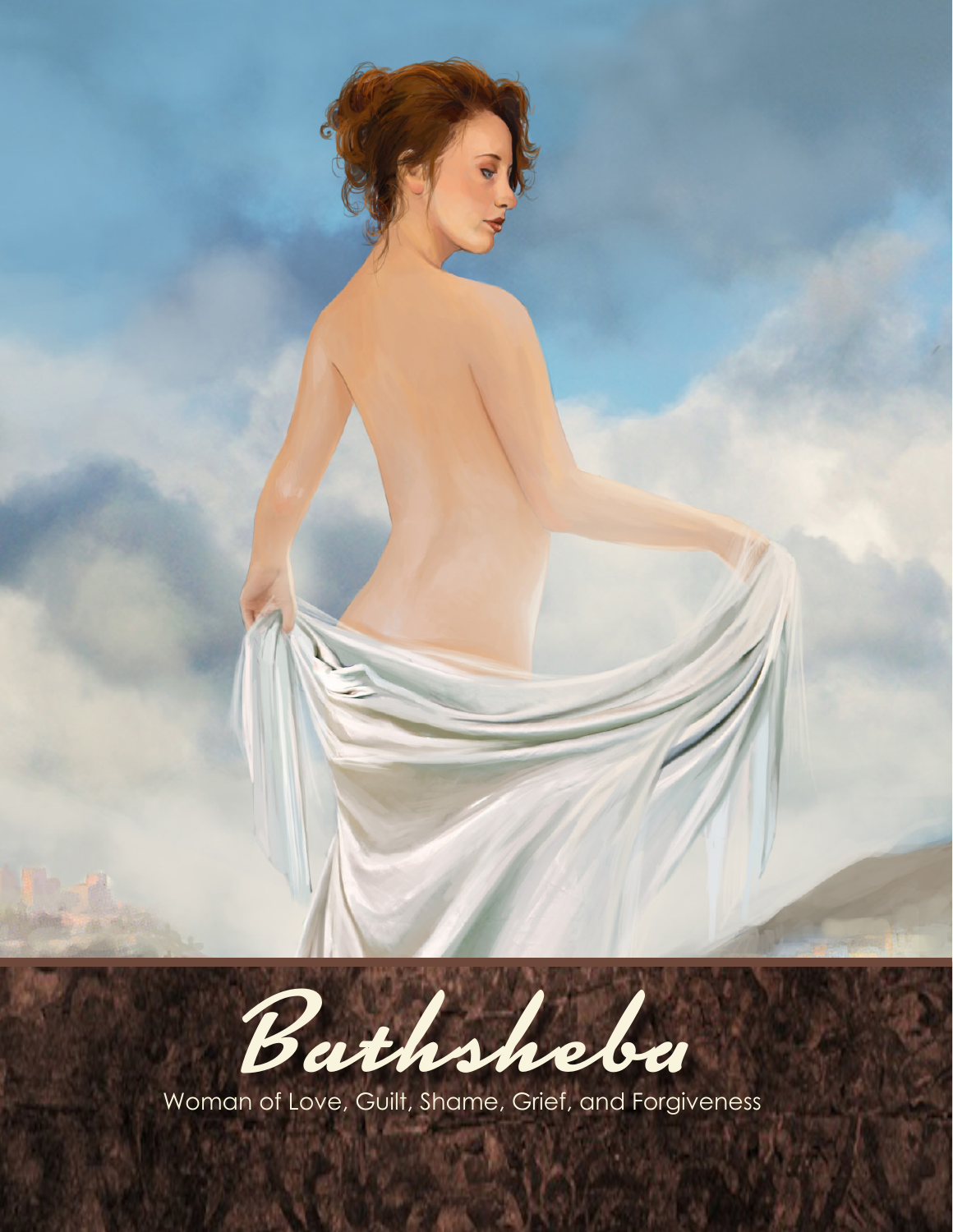The Story of Bathsheba

## *Samuel 11:1-5*

The following spring, the time of year when kings go to war, David sent Joab and the Israelite army to destroy the Ammonites. In the process they laid siege to the city of Rahhah. But David stayed behind in Jerusalem.

Late one afternoon David got out of bed after taking a nap and went for a stroll on the roof of the palace. As he looked out over the city, he noticed a woman of unusual beauty taking a bath. He sent someone to find out who she was and he was told,"She is Bathsheba, the daughter of Eliam and the wife of Uriah the Hittite."

Then David sent for her, and when she came to the palace, he slept with her. (She had just completed the purification rites after having her menstrual period.) Then she returned home. Later, when Bathsheba discovered she was pregnant, she sent a message to inform David.

#### *2 Samuel 11: 6-27*

So David sent word to Joab, "Send me Uriah the Hittite." When Uriah arrived, David asked him how Joab and the army were getting along and how the war was progressing. Then he told Uriah, "Go on home and relax." David even sent a gift to Uriah after he had left the palace.

But Uriah wouldn't go home. He stayed that night at the palace entrance with some of the King's other servants. When David heard what Uriah had done, he summoned him and asked, "What's the matter with you? Why didn't you go home last night after being away for so long?"

Uriah replied, "The Ark and the armies of Israel and Judah are living in tents and Joab and his officers are camping in the open fields." "How could I go home to wine and dine and sleep with my wife? I swear that I will never be guilty of that." "Well, stay here tonight," David told him, "and tomorrow you may return to the army."

So Uriah stayed in Jerusalem that day and the next. Then David invited him to dinner and got him drunk. But even then he couldn't get Uriah to go home to his wife. Again he slept at the palace entrance. So the next morning David wrote a letter to Joab and gave it to Uriah to deliver.

The letter instructed Joab, "Station Uriah on the front lines where the battle is fiercest. Then pull back so that he will be killed." So Joab assigned Uriah to a spot close to the city wall where he knew the enemies strongest men were fighting. And Uriah was killed along with several other Israelite soldiers. Then Joab sent a battle report to David. He told his messenger, "Report all the news of the battle to the king. But he might get angry and ask, 'Why did the troops go so close to the city? Didn't they know they would be shooting from the walls? Wasn't Gideon's son, Abimelech, killed at Thebez by a woman who threw a millstone down on him?'"

"Then tell him, 'Uriah the Hittite was killed, too.'" So the messenger went to Jerusalem and gave a complete report to David. "The enemy came out against us," he said. "And as we chased them back to the city gates, the archers on the wall shot arrows at us." "Some of the men were killed, including Uriah the Hittite."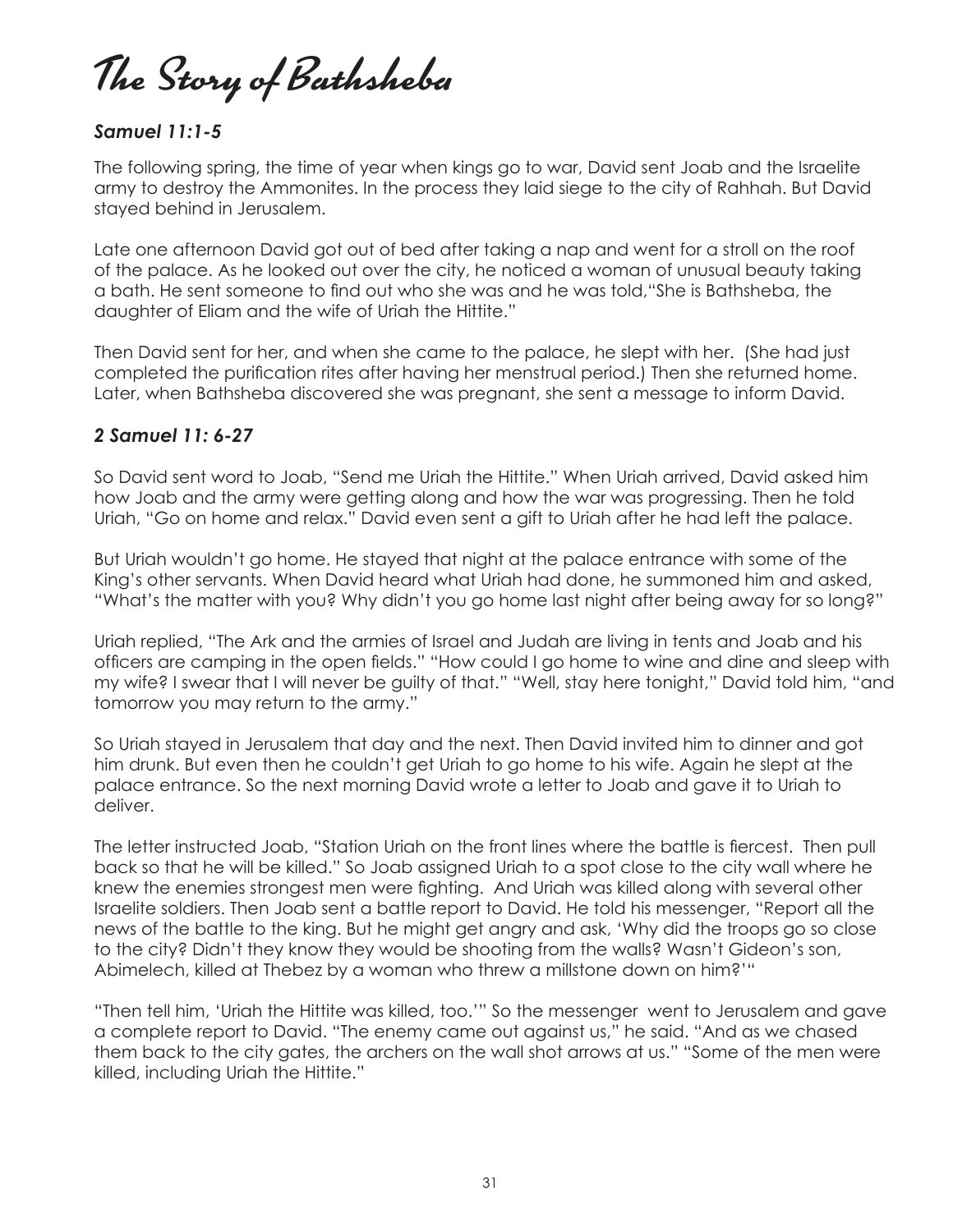"Well, tell Joab not to be discouraged," David said. "The sword kills one as well as another! Fight harder next time and conquer the city!" When Bathsheba heard her husband was dead, she mourned for him. When the period of mourning was over, David sent for her and brought her to the palace and she became one of his wives. Then she gave birth to a son. But the Lord was very displeased with what David had done.

# *2 Samuel 12: 1-13A*

So the Lord sent Nathan the prophet to tell David this story: "There were two men in a certain town. One was rich, and one was poor. The rich man owned many sheep and cattle. The poor man owned nothing but a little lamb he had worked hard to buy. He raised that little lamb, and it grew up with his children. It ate from the man's own plate and drank from his cup. He cuddled it in his arms like a baby daughter. One day a guest arrived at the home of the rich man. But instead of killing a lamb from his own flocks for food, he took the poor man's lamb and killed it and served it to his guest." David was furious. "As surely as the Lord lives," he vowed, "any man who would do such a thing deserves to die! He must repay four lambs to the poor man for the one he stole and for having no pity."

Then Nathan said to David, "You are that man! The Lord, the God of Israel, says, 'I anointed you king of Israel and saved you from the power of Saul. I gave you his house and his wives and the kingdoms of Israel and Judah. And if that had not been enough, I would have given you much, much more. Why, then, have you despised the word of the Lord and done this horrible deed? For you have murdered Uriah and stolen his wife. From this time on, the sword will be a constant threat to your family, but you have despised me by taking Uriah's wife to be your own. Because of what you have done, I, the Lord, will cause your own household to rebel against you. I will give your wives to another man, and he will go to bed with them in public view. You did it secretly, but I will do this to you openly in the sight of all Israel.'" Then David confessed to Nathan, "I have sinned against the Lord."

# *2 Samuel 12: 13-23*

Nathan replied, "Yes, but the Lord has forgiven you, and you won't die for this sin. But you have given the enemies of the Lord great opportunity to despise and blaspheme him, so your child will die." After Nathan returned to his home, the Lord made Bathsheba's baby deathly ill. King David begged God to spare the child. He went without food and lay all night on the bare ground. The leaders of the nation pleaded with him to get up and eat with them, but he refused.

Then on the seventh day, the baby died. David's advisers were afraid to tell him. "He was so broken up about the baby being sick," they said. "What will he do to himself when we tell him the child is dead?" But when David saw them whispering, he realized what had happened. "Is the baby dead?", he asked.

"Yes," they replied. Then David got up from the ground, washed himself, put on lotions, and changed his clothes. Then he went to the Tabernacle and worshiped the Lord. After that, he returned to the palace and ate. His advisers were amazed. "We don't understand you." they told him. "While the baby was still alive, you wept and refused to eat. But now that the baby is dead, you have stopped your mourning and are eating again."

David replied, "I fasted and wept while the child was alive, for I said, 'Perhaps the Lord will be gracious to me and let the child live.' But why should I fast when he is dead? Can I bring him back again? I will go to him one day, but he cannot return to me."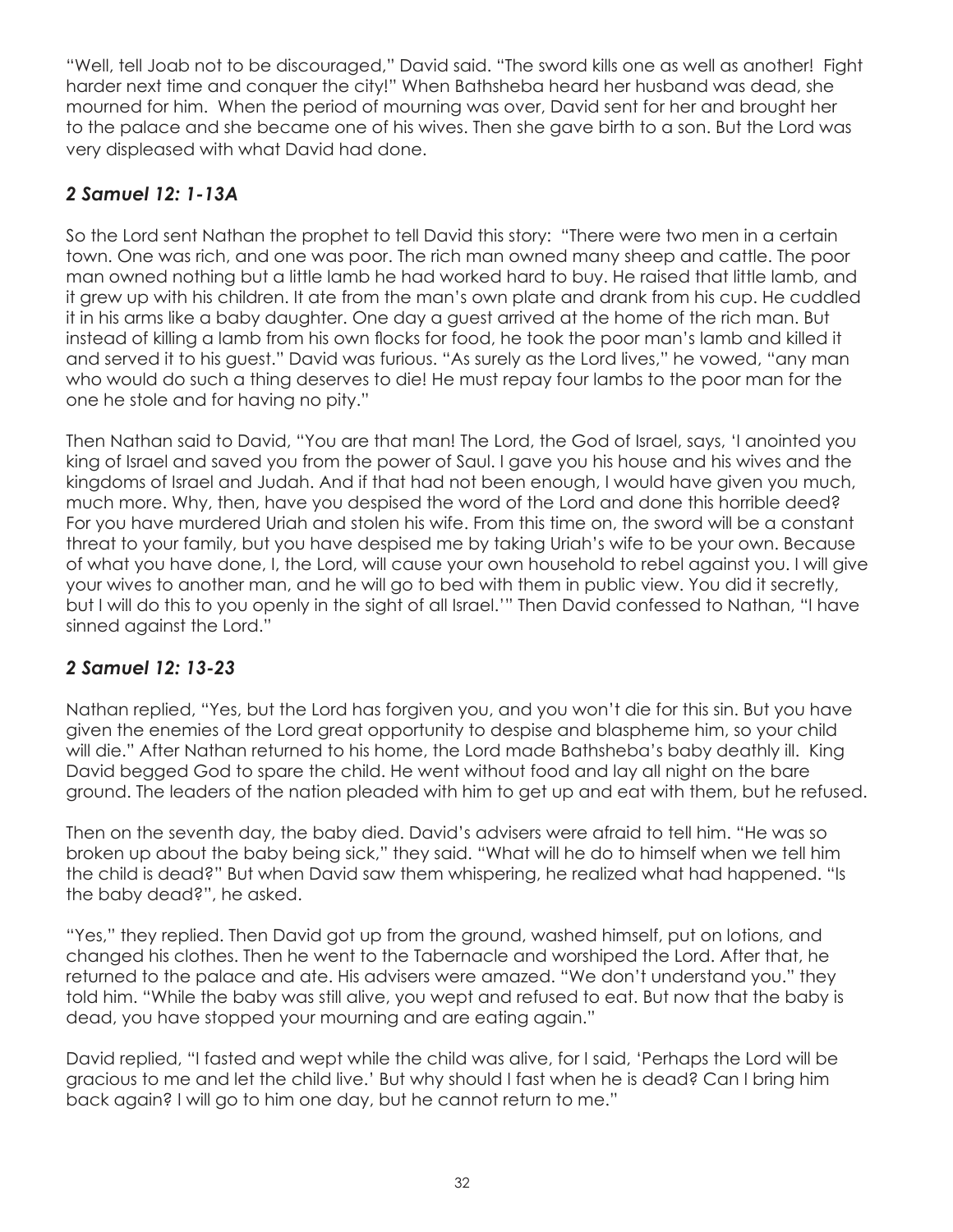## *2 Samuel 12: 24-25*

Then David comforted Bathsheba, his wife, and slept with her. She became pregnant and gave birth to a son, and they named him Solomon. The Lord loved the child and sent word through Nathan the prophet that his name should be Jedidiah – "*beloved of the Lord*" – because the Lord loved him.

## *1 Chronicles 3: 4B-5*

Traditionally, Bathsheba is remembered for her adulterous affair with King David and is referred to as "the wife of Uriah". But let's recount how God remembers her.

Then David moved the capital to Jerusalem, where he reigned another thirty-three years. The sons born to King David in Jerusalem included Shimea, Shobab, Nathan, and Solomon. Bathsheba, the daughter of Ammid (Eliam), was the mother of these sons.

# *1 Kings 1: 11-14*

Then Nathan the prophet went to Bathsheba, Solomon's mother, and asked her, "Did you realize that Haggith's son, Adonijah, has made himself king and that our Lord David doesn't even know about it? If you want to save your own life and the life of your son, Solomon, follow my counsel. Go at once to King David and say to him, 'My Lord, didn't you promise me that my son Solomon would be the next king and would sit upon your throne? Then why has Adonijah become king?' And while you are still talking to him, I will come and confirm everything you have said."

## *1 Kings 1: 1: 28-31*

"Call Bathsheba," David said. So she came back in and stood before the king. And the king vowed, "As surely as the Lord lives, who has rescued me for every danger, today I decree that your son Solomon will be the next king and will sit on my throne, just as I swore to you before the Lord, the God of Israel." Then Bathsheba bowed low before him again and exclaimed, "May my lord King David live forever!"

## *1 Kings 1: 47-48*

All the royal officials went to King David and congratulated him, saying, "May your God make Solomon's fame even greater than yours!" Then the king bowed his head to worship as he lay in his bed, and he spoke these words, "Blessed be the Lord, the God of Israel, who today has chosen someone to sit on my throne while I am still alive to see it."

## *Song of Solomon 3: 11*

Young women: "Go out to look upon King Solomon, O young women of Jerusalem. See the crown with which his mother crowned him on his wedding day, the day of his gladness."

## *Matthew 1: 6, 16*

Jesse was the father of King David. David was the father of Solomon (his mother was Bathsheba, the widow of Uriah) … Jacob was the father of Joseph, the husband of Mary. Mary was the mother of Jesus, who is called the Messiah.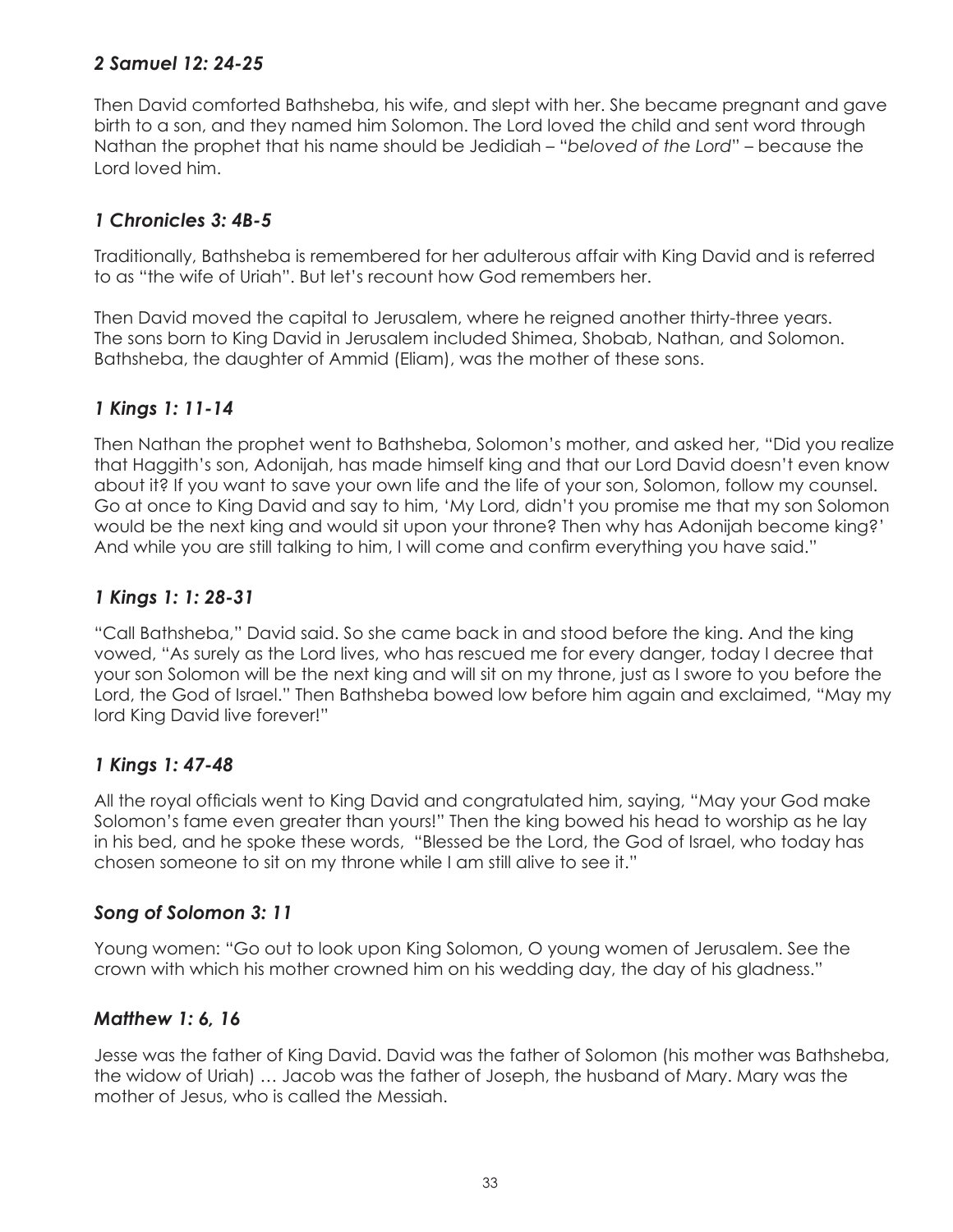# Study Guide

Read the Story of Bathsheba, and discuss the following questions. Keep in mind there is more to the story of this woman than what is presented in the few short verses.

### *1. Did Bathsheba plan to seduce King David by bathing in her private courtyard?*

- She was occupied with the ritual bathing required after her menstrual cycle.
- She believed her courtyard with its light fabric canopy was private from onlookers.
- He surprised and startled her, so she was evidently not expecting him to be on the roof.

#### *2. When King David sent his guards to bring her to him, do you think she could refuse a command of the king?*

- In Bathsheba's time, women had very few rights to refuse any command from a man who had authority over them whether father, husband, or king. Subjects of the king, man or woman, would not refuse guards sent to summon them to the palace.
- Once there, she was taken by a king who was used to taking any woman he wanted.
- Bathsheba knew it was wrong to commit adultery, but to refuse a king's request could mean punishment or death.

#### *3. Bathsheba was never summoned by David after that night. When she found out she was pregnant, what did she do?*

- Since Bathsheba had just completed the purification rites following menstruation, she knew she could not have already been pregnant by her husband when David slept with her. She knew she would be judged an adulteress and would surely be killed. Fearing for her life and the life of her child, she sent her maid to deliver a note to David stating that she was pregnant.
- Bathsheba also knew that when people found out the child was David's, she would be the one who would be blamed and punished. David was a beloved king and would not have to share the blame.

#### *4. What was David's reaction to the news of Bathsheba's pregnancy?*

• David's first thought was how to cover up what he and Bathsheba had done by bringing Uriah home from the war so he could sleep with Bathsheba and he could pass Uriah off as the father of her child.

#### *5. Did David's plan succeed?*

• No, Uriah refused all of David's offers to go home and be comfortable while his men were sleeping on the battlefield.

#### *6. What did David do next?*

- Rather than take responsibility for his mistakes and ask God for forgiveness, he compounded the mistakes by calling for Uriah to be killed in battle.
- David allowed himself to fall deeper and deeper into sin. He then became responsible for the murder of Uriah.
- When you make mistakes, do you take responsibility, or like King David, do you try to cover them up?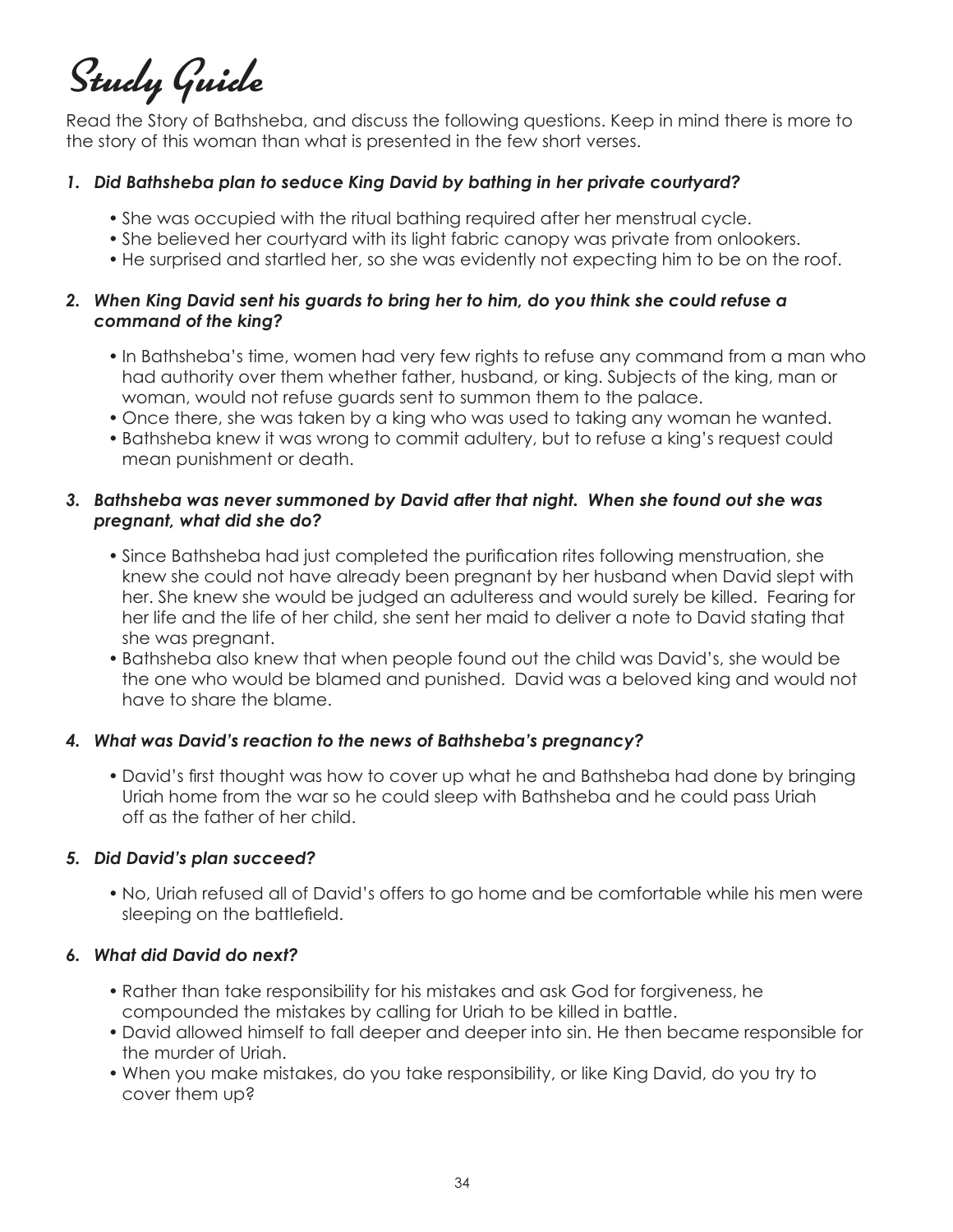#### *7. When Bathsheba found out her husband Uriah had been killed, what was her reaction?*

- When Uriah's wife heard that her husband was dead, she mourned for him. *(2 Samuel 11: 26)* Her mourning showed she loved him.
- She did not show relief that she would not have to reveal her adultery to him.
- Until David confessed to Nathan what he had done to Uriah, Bathsheba most likely would not have known David had him murdered.

#### *8. David's choices brought the sword to his family and there was never harmony or peace between his wives and children. Although David's sins were forgiven by God, the consequences of them were far reaching. What can we learn from him?*

- Do you often make choices you condemn others for making?
- To look past the moment and see what long-term consequences our actions will have on others.
- When we try to cover up our mistakes instead of taking responsibility for them, we are going to compound both the mistakes and the consequences.

#### *9. When Nathan came to confront David about his sin, what did David do?*

• David was truly sorry for his adultery with Bathsheba and for murdering her husband Uriah to cover up his adultery. He knew that his actions had hurt many people. But because David repented of those sins, God mercifully forgave him.

#### *10. What do we know about forgiveness from God by God's forgiveness of David?*

• No sin is too big to be forgiven if you are truly sorry! Do you carry guilt and shame in your heart and feel that you could never come close to God because you have done something terrible? God has shown he can and will forgive you of any sin.

#### *11. David did not continue to dwell on his mistakes. He returned to God and God forgave him, opening the way to begin life anew. What does this mean for us?*

- When we return to God, accept his forgiveness and change our ways, he gives us a fresh start.
- *12. The choices David made brought much suffering on Bathsheba. She lost her husband to murder, and perhaps, the most bitter suffering of all was losing her first born son. Solomon was the fourth son of David and Bathsheba. Therefore several years had passed between the death of their first born son and Solomon's birth. Bathsheba would most certainly have been still grieving the child's death. Since David committed the sin, why was his life not taken as was the law of the time?*
	- There were still parts of God's plan that David needed to fulfill. Frequently when we make mistakes, it is the innocent who end up suffering. Which is why we must remember, forgiveness does not cancel the consequences we set in motion.

#### *13. What part did Bathsheba play in King Solomon's reign?*

- She became influential in the palace alongside her son Solomon.
- Young women: "Go out to look upon King Solomon, O young women of Jerusalem. See the crown with which his mother crowned him on his wedding day, the day of his gladness." *(Song of Solomon 3: 11)*